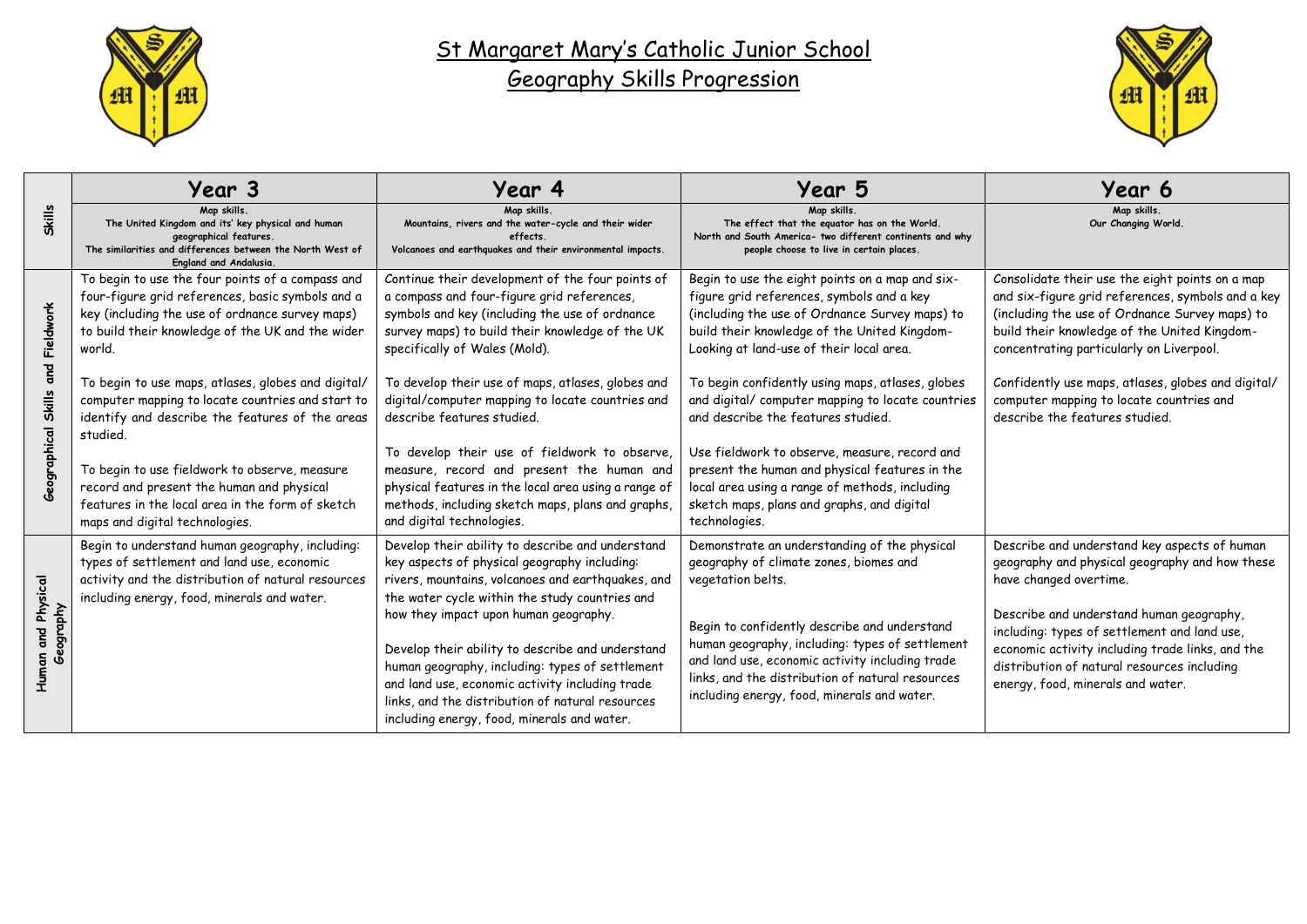

## St Margaret Mary's Catholic Junior School Geography Skills Progression



| န္ပီ         | Begin to name and locate counties and cities of                                                                                                                                                                                                                                                                                                                                                                                                                                                                                                                                                                                            | Begin to name and locate counties and cities of                                                                                                                                                                                                                                                                                                                                                                                          | Identify the position and significance of latitude,                                                                                                                                                                                                                                                                                                                                                                                                                                                                                                           | Describe and understand the geographical                                                                                     |
|--------------|--------------------------------------------------------------------------------------------------------------------------------------------------------------------------------------------------------------------------------------------------------------------------------------------------------------------------------------------------------------------------------------------------------------------------------------------------------------------------------------------------------------------------------------------------------------------------------------------------------------------------------------------|------------------------------------------------------------------------------------------------------------------------------------------------------------------------------------------------------------------------------------------------------------------------------------------------------------------------------------------------------------------------------------------------------------------------------------------|---------------------------------------------------------------------------------------------------------------------------------------------------------------------------------------------------------------------------------------------------------------------------------------------------------------------------------------------------------------------------------------------------------------------------------------------------------------------------------------------------------------------------------------------------------------|------------------------------------------------------------------------------------------------------------------------------|
|              | the United Kingdom, geographical regions and                                                                                                                                                                                                                                                                                                                                                                                                                                                                                                                                                                                               | the United Kingdom, geographical regions and                                                                                                                                                                                                                                                                                                                                                                                             | longitude, equator, northern hemisphere,                                                                                                                                                                                                                                                                                                                                                                                                                                                                                                                      | regions of the United Kingdom and their                                                                                      |
|              | their identifying human and physical                                                                                                                                                                                                                                                                                                                                                                                                                                                                                                                                                                                                       | their identifying human and physical                                                                                                                                                                                                                                                                                                                                                                                                     | southern hemisphere, the tropics of Cancer and                                                                                                                                                                                                                                                                                                                                                                                                                                                                                                                | identifying human and physical characteristics,                                                                              |
|              | characteristics, key topographical features                                                                                                                                                                                                                                                                                                                                                                                                                                                                                                                                                                                                | characteristics, key topographical features                                                                                                                                                                                                                                                                                                                                                                                              | Capricorn, Arctic and Antarctic Circle, the prime/                                                                                                                                                                                                                                                                                                                                                                                                                                                                                                            | key topographical features (including hills,                                                                                 |
| န္တ<br>Place | (including hills, mountains, coasts and rivers), and<br>land-use patterns; and understand how some of<br>these aspects have changed over time.<br>Begin to understand the geographical similarities<br>and differences, through the study of human and<br>physical geography, of a region of the United<br>Kingdom (North West England) and a region in a<br>European Country (Andalusia, Spain).<br>Begin to locate the world's countries, using maps<br>to focus on Europe (including the location of<br>Russia) concentrating on their environmental<br>regions, key physical and human characteristics,<br>countries and major cities. | (including hills, mountains, coasts and rivers), and<br>land-use patterns; and understand how some of<br>these aspects have changed over time.<br>Develop their ability to locate the world's<br>countries, using maps to focus on Europe<br>(including the location of Russia) and North and<br>South America, concentrating on their<br>environmental regions, key physical and human<br>characteristics, countries, and major cities. | Greenwich Meridian and time zones (including day<br>and night).<br>Demonstrate an understanding of the<br>geographical similarities and differences,<br>through the study of human and physical<br>geography, of a region of the within North and<br>South America.<br>Develop their ability to locate the world's<br>countries, using maps to focus on Europe<br>(including the location of Russia) and North and<br>South America, concentrating on their<br>environmental regions, key physical and human<br>characteristics, countries, and major cities. | mountains, coasts and rivers), and land-use<br>patterns; and understand how some of these<br>aspects have changed over time. |

## **Vocabulary**

|                                      | The United Kingdom and its' key physical and human<br>geographical features. |                      | The similarities and differences between the North West of<br><b>England and Andalusia.</b> |                | <b>Mapping Skills.</b>        |                       |  |  |
|--------------------------------------|------------------------------------------------------------------------------|----------------------|---------------------------------------------------------------------------------------------|----------------|-------------------------------|-----------------------|--|--|
| $\boldsymbol{\omega}$<br><b>Year</b> | Co-ordinates.                                                                | South.               | Coniferous forest.                                                                          | Altitude.      | Co-ordinates.                 | Ordnance survey maps. |  |  |
|                                      | GIS (geographical information                                                | East.                | Deciduous forest.                                                                           | Climate.       | GIS (geographical information | Ordnance survey.      |  |  |
|                                      | system).                                                                     | West.                | Ecosystem.                                                                                  | Continent.     | systems).                     | Points of a compass.  |  |  |
|                                      | GPS.                                                                         | Route.               | Freshwater.                                                                                 | Grassland.     | GPS (global positioning       | Route.                |  |  |
|                                      | Four-figure grid references.                                                 | Scale.               | Mountain.                                                                                   | Volcano.       | systems).                     | Scale.                |  |  |
|                                      | Grid references.                                                             | Symbols.             | River.                                                                                      | Valley.        | Grid Reference.               |                       |  |  |
|                                      | Key.                                                                         | River.               | Agriculture.                                                                                | Tundra.        | Key.                          |                       |  |  |
|                                      | Ordnance survey maps.                                                        | Points of a compass. | Region.                                                                                     | Human feature. |                               |                       |  |  |
|                                      | North.                                                                       | Continents           | Europe.                                                                                     | Andalusia.     |                               |                       |  |  |
|                                      | Mountain.                                                                    | United Kingdom       | Country.                                                                                    | North West.    |                               |                       |  |  |
|                                      |                                                                              |                      | Physical feature.                                                                           | Settlement.    |                               |                       |  |  |
|                                      | Mountains, rivers and the water-cycle and their wider effects.               |                      | Volcanoes and earthquakes and their environmental impacts.                                  |                | <b>Mapping Skills.</b>        |                       |  |  |
| $\blacktriangleleft$<br><b>Year</b>  | Precipitation.                                                               | Erosion.             | Volcano.                                                                                    | Dormant.       | Co-ordinates.                 | Ordnance survey maps. |  |  |
|                                      | Evaporation.                                                                 | Peak.                | Fault.                                                                                      | Magma.         | GIS (geographical information | Ordnance survey.      |  |  |
|                                      | Source.                                                                      | Mountain range.      | Mantle.                                                                                     | Crater.        | systems).                     | Points of a compass.  |  |  |
|                                      | Stream.                                                                      | Summit.              | Ring of fire.                                                                               | Ash.           | GPS (global positioning       | Route.                |  |  |
|                                      | Tributary.                                                                   | Basin.               | Active.                                                                                     | Extinct.       | systems).                     | Scale                 |  |  |
|                                      | Watershed.                                                                   | Dam.                 | Crust.                                                                                      | Vent.          | Grid Reference.               |                       |  |  |
|                                      | Flow.                                                                        | Meander.             | Core.                                                                                       | Conduit.       | Key.                          |                       |  |  |